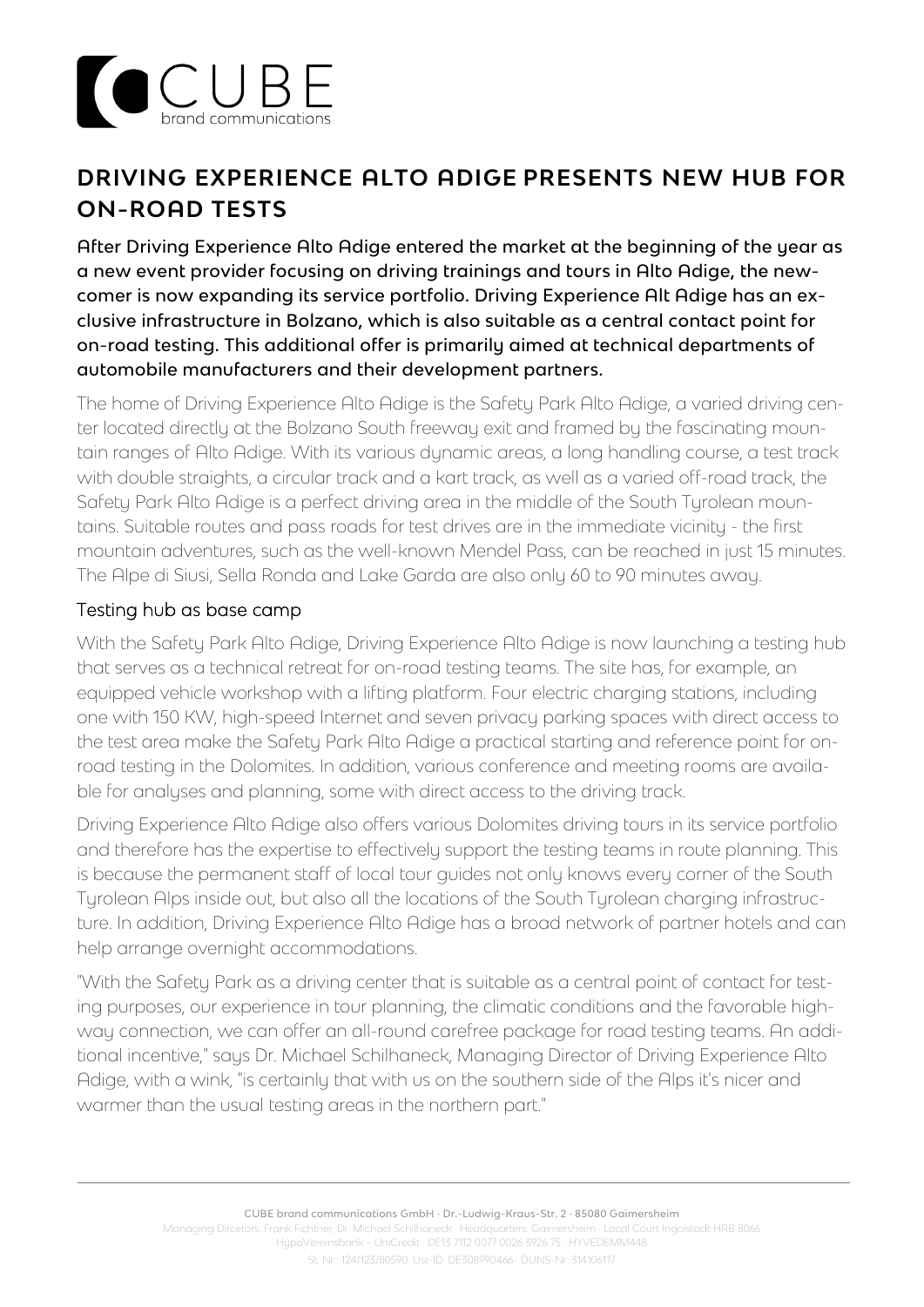

# About Driving Experience Alto Adige

Driving Experience Alto Adige is a new provider of special driving experiences in Alt Adige and is part of the service portfolio of CUBE brand communications, an agency from Ingolstadt specializing in Driving & Riding Experience Services. Among other things, CUBE brand communications is the exclusive event partner of Safety Park Alto Adige and in this capacity is responsible for the international marketing of the driving area.

## About CUBE brand communications

CUBE brand communications is an internationally active, owner-managed agency for brand communication with a focus on brand experience and brand building. The agency was founded at the beginning of 2018, currently employs over 50 people and generates an annual turnover of over 3 million euros. Customers are international automobile and motorcycle manufacturers as well as technology companies and service providers in the automotive industry. CUBE brand communications also belongs to an innovative group of companies. Under the claim "Develop future technology - experience future technology" five start-ups have joined forces to act synergetically on the market. The group has a total of over 200 employees at eight international locations.

#### **CONTACT**

 Julian Scholl Mail: info@cube-bc.com Phone: +49 (0) 173 / 659 25 68

 CUBE brand communications GmbH Dr.-Ludwig-Kraus-Str. 2 85080 Gaimersheim